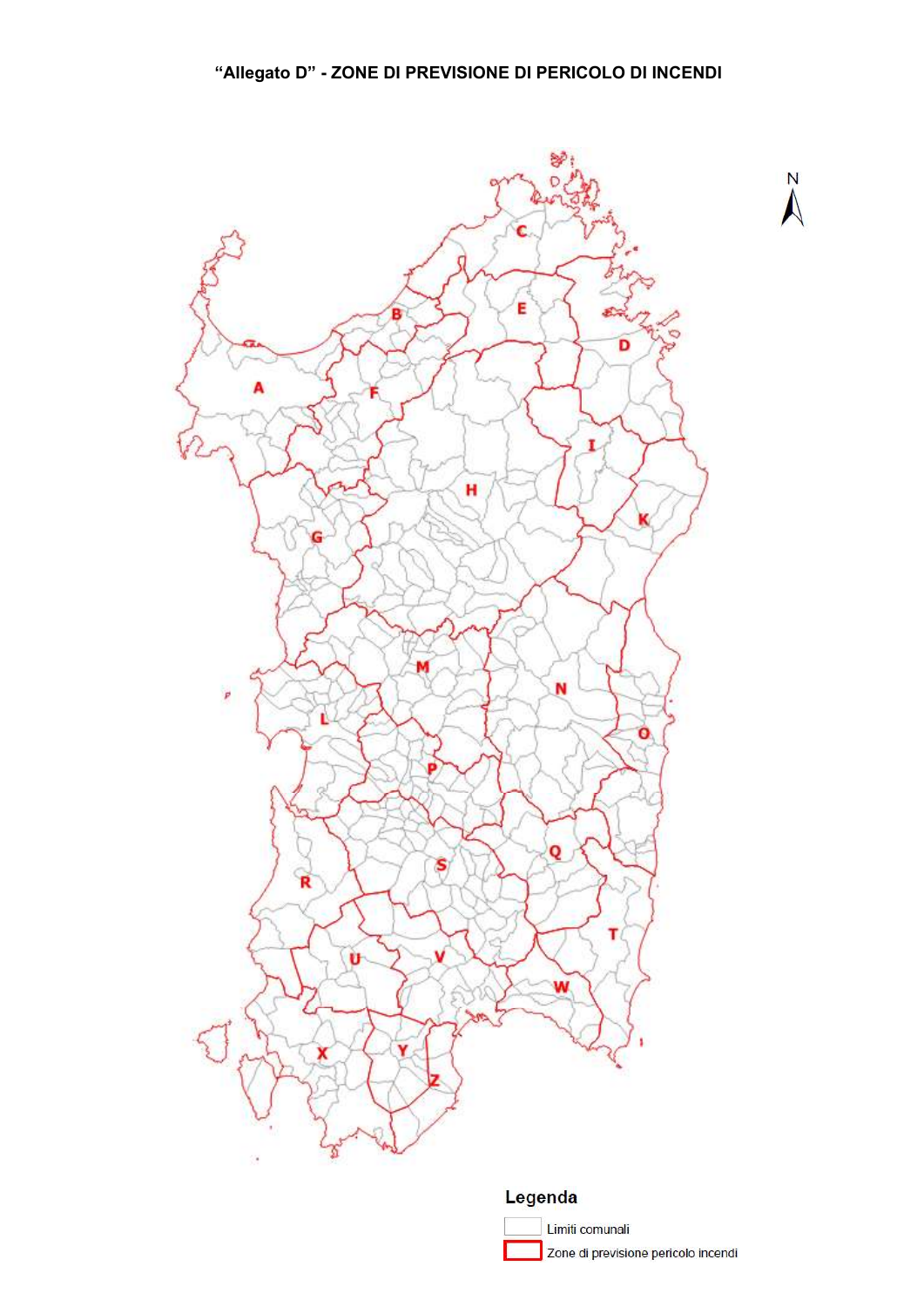| <b>CORRISPONDENZA COMUNI ZONE DI PREVISIONE PERICOLO INCENDI</b> |                                                          |
|------------------------------------------------------------------|----------------------------------------------------------|
| <b>COMUNE</b>                                                    | <b>CODICE ZONA PREVISIONE</b><br><b>PERICOLO INCENDI</b> |
| <b>ABBASANTA</b>                                                 | M                                                        |
| <b>AGGIUS</b>                                                    | E                                                        |
| <b>AGLIENTU</b>                                                  | $\overline{\text{c}}$                                    |
| <b>AIDOMAGGIORE</b>                                              | Η                                                        |
| <b>ALA' DEI SARDI</b>                                            | I                                                        |
| <b>ALBAGIARA</b>                                                 | P                                                        |
| <b>ALES</b>                                                      | P                                                        |
| <b>ALGHERO</b>                                                   | Α                                                        |
| <b>ALLAI</b>                                                     | M                                                        |
| <b>ANELA</b>                                                     | H                                                        |
| <b>ARBOREA</b>                                                   | L                                                        |
| <b>ARBUS</b>                                                     | R                                                        |
| <b>ARDARA</b>                                                    | H                                                        |
| <b>ARDAULI</b>                                                   | M                                                        |
| <b>ARITZO</b>                                                    | N                                                        |
| <b>ARMUNGIA</b>                                                  | Q                                                        |
| <b>ARZACHENA</b>                                                 | $\overline{\text{c}}$                                    |
| <b>ARZANA</b>                                                    | $N - O$                                                  |
| <b>ASSEMINI</b>                                                  | $\overline{V}$ - $\overline{Y}$                          |
| <b>ASSOLO</b>                                                    | P                                                        |
| <b>ASUNI</b>                                                     | $\overline{P}$                                           |
| <b>ATZARA</b>                                                    | M                                                        |
| <b>AUSTIS</b>                                                    | M                                                        |
| <b>BADESI</b>                                                    | В                                                        |
| <b>BALLAO</b>                                                    | Q                                                        |
| <b>BANARI</b>                                                    | F                                                        |
| <b>BARADILI</b>                                                  | S                                                        |
| <b>BARATILI SAN PIETRO</b>                                       | L                                                        |
| <b>BARESSA</b>                                                   | $\overline{\mathsf{s}}$                                  |
| <b>BARISARDO</b>                                                 | $\mathsf O$                                              |
| <b>BARRALI</b>                                                   | $\overline{s}$                                           |
| <b>BARUMINI</b>                                                  | $\overline{\mathsf{P}}$                                  |
| <b>BAULADU</b>                                                   | L                                                        |
| <b>BAUNEI</b>                                                    | O                                                        |
| <b>BELVI'</b>                                                    | N                                                        |
| <b>BENETUTTI</b>                                                 | Н                                                        |
| <b>BERCHIDDA</b>                                                 | $\overline{\mathsf{H}}$                                  |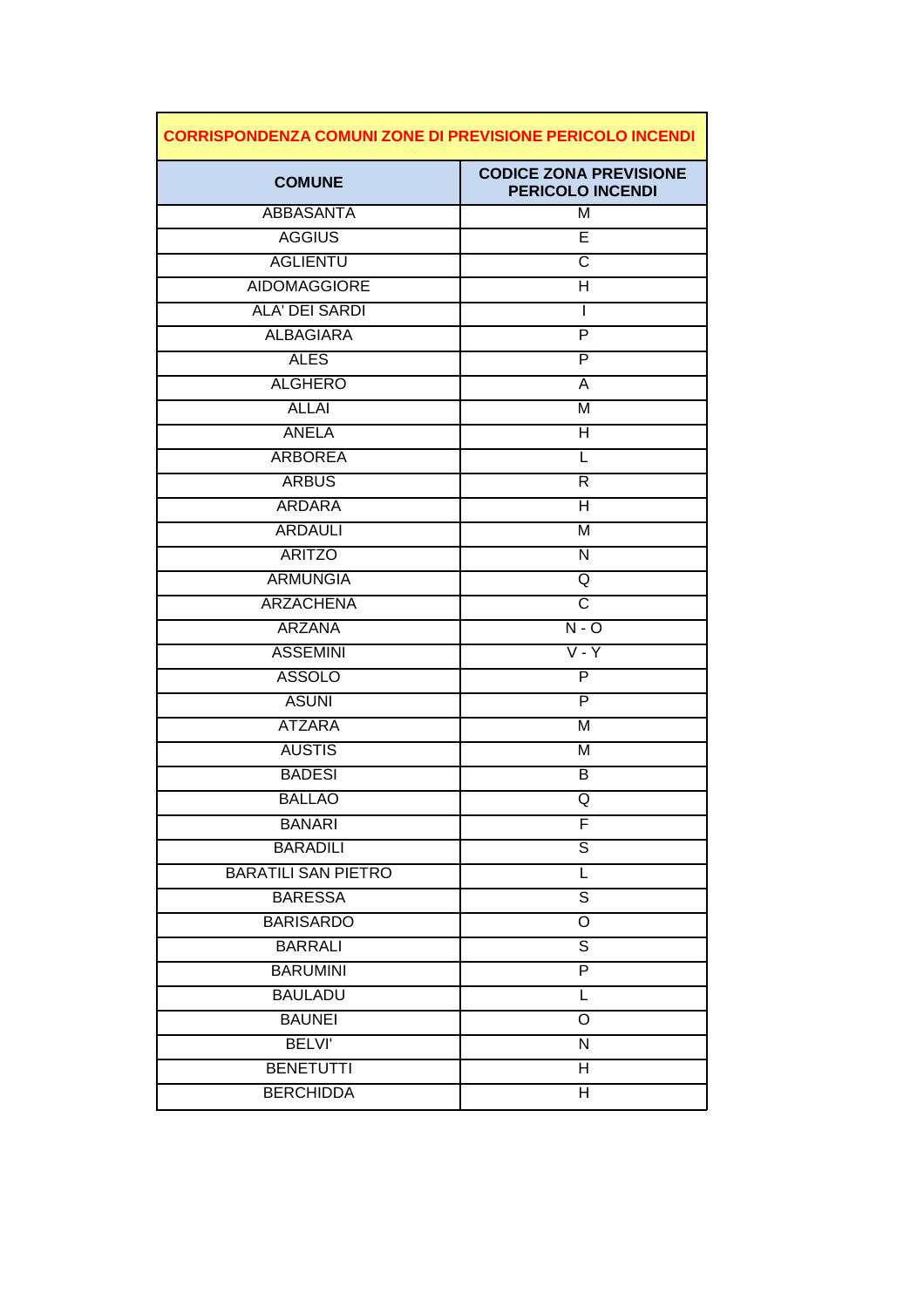| <b>CORRISPONDENZA COMUNI ZONE DI PREVISIONE PERICOLO INCENDI</b> |                                                          |
|------------------------------------------------------------------|----------------------------------------------------------|
| <b>COMUNE</b>                                                    | <b>CODICE ZONA PREVISIONE</b><br><b>PERICOLO INCENDI</b> |
| <b>BESSUDE</b>                                                   | F                                                        |
| <b>BIDONI'</b>                                                   | M                                                        |
| <b>BIRORI</b>                                                    | Н                                                        |
| <b>BITTI</b>                                                     | $I - H$                                                  |
| <b>BOLOTANA</b>                                                  | н                                                        |
| <b>BONARCADO</b>                                                 | M                                                        |
| <b>BONNANARO</b>                                                 | Н                                                        |
| <b>BONO</b>                                                      | Н                                                        |
| <b>BONORVA</b>                                                   | H                                                        |
| <b>BORONEDDU</b>                                                 | M                                                        |
| <b>BORORE</b>                                                    | Н                                                        |
| <b>BORTIGALI</b>                                                 | н                                                        |
| <b>BORTIGIADAS</b>                                               | F                                                        |
| <b>BORUTTA</b>                                                   | Н                                                        |
| <b>BOSA</b>                                                      | G                                                        |
| <b>BOTTIDA</b>                                                   | H                                                        |
| <b>BUDDUSO</b>                                                   | H                                                        |
| <b>BUDONI</b>                                                    | D                                                        |
| <b>BUGGERRU</b>                                                  | R                                                        |
| <b>BULTEI</b>                                                    | Н                                                        |
| <b>BULZI</b>                                                     | B                                                        |
| <b>BURCEI</b>                                                    | Τ                                                        |
| <b>BURGOS</b>                                                    | Н                                                        |
| <b>BUSACHI</b>                                                   | M                                                        |
| <b>CABRAS</b>                                                    | L                                                        |
| <b>CAGLIARI</b>                                                  | V                                                        |
| CALANGIANUS                                                      | E                                                        |
| <b>CALASETTA</b>                                                 | X                                                        |
| <b>CAPOTERRA</b>                                                 | $Y - Z$                                                  |
| <b>CARBONIA</b>                                                  | X                                                        |
| CARDEDU                                                          | O                                                        |
| CARGEGHE                                                         | F                                                        |
| <b>CARLOFORTE</b>                                                | Χ                                                        |
| CASTELSARDO                                                      | B                                                        |
| <b>CASTIADAS</b>                                                 | T                                                        |
| <b>CHEREMULE</b>                                                 | G                                                        |
| <b>CHIARAMONTI</b>                                               | F                                                        |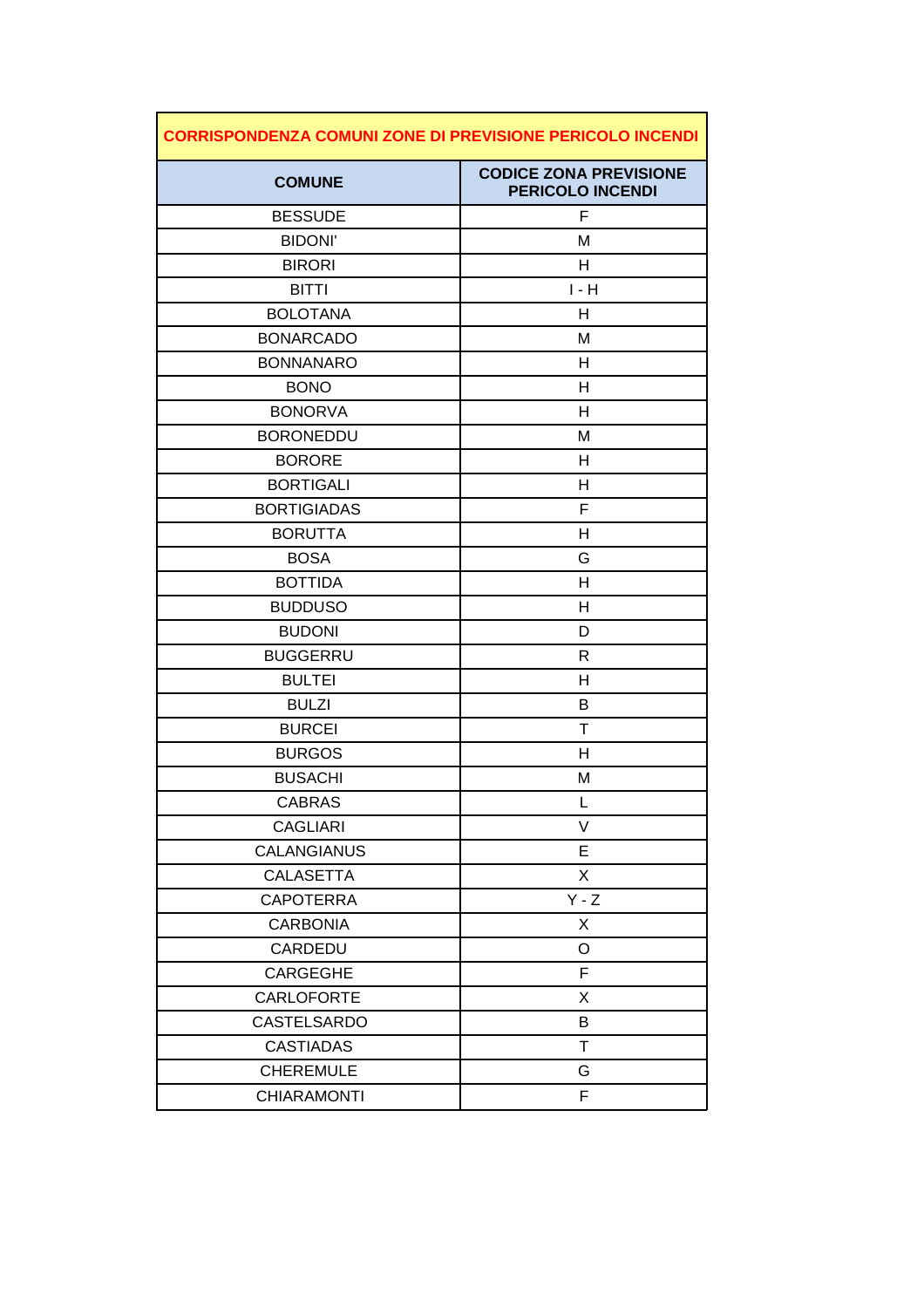| <b>CORRISPONDENZA COMUNI ZONE DI PREVISIONE PERICOLO INCENDI</b> |                                                          |
|------------------------------------------------------------------|----------------------------------------------------------|
| <b>COMUNE</b>                                                    | <b>CODICE ZONA PREVISIONE</b><br><b>PERICOLO INCENDI</b> |
| <b>CODRONGIANUS</b>                                              | F                                                        |
| <b>COLLINAS</b>                                                  | S                                                        |
| <b>COSSOINE</b>                                                  | G                                                        |
| <b>CUGLIERI</b>                                                  | G                                                        |
| <b>CURCURIS</b>                                                  | S                                                        |
| DECIMOMANNU                                                      | V                                                        |
| <b>DECIMOPUTZU</b>                                               | V                                                        |
| <b>DESULO</b>                                                    | N                                                        |
| <b>DOLIANOVA</b>                                                 | S                                                        |
| <b>DOMUSDEMARIA</b>                                              | $X - Y - Z$                                              |
| <b>DOMUSNOVAS</b>                                                | U                                                        |
| <b>DONORI</b>                                                    | S                                                        |
| <b>DORGALI</b>                                                   | Κ                                                        |
| <b>DUALCHI</b>                                                   | Н                                                        |
| <b>ELINI</b>                                                     | O                                                        |
| <b>ELMAS</b>                                                     | V                                                        |
| <b>ERULA</b>                                                     | F                                                        |
| <b>ESCALAPLANO</b>                                               | Q                                                        |
| <b>ESCOLCA</b>                                                   | P                                                        |
| <b>ESPORLATU</b>                                                 | Н                                                        |
| <b>ESTERZILI</b>                                                 | N                                                        |
| <b>FLORINAS</b>                                                  | F                                                        |
| <b>FLUMINIMAGGIORE</b>                                           | R                                                        |
| <b>FLUSSIO</b>                                                   | G                                                        |
| <b>FONNI</b>                                                     | N                                                        |
| <b>FORDONGIANUS</b>                                              | M                                                        |
| <b>FURTEI</b>                                                    | S                                                        |
| <b>GADONI</b>                                                    | N                                                        |
| <b>GAIRO</b>                                                     | $N - O$                                                  |
| <b>GALTELLI'</b>                                                 | Κ                                                        |
| <b>GAVOI</b>                                                     | N                                                        |
| <b>GENONI</b>                                                    | P                                                        |
| <b>GENURI</b>                                                    | P                                                        |
| <b>GERGEI</b>                                                    | P                                                        |
| <b>GESICO</b>                                                    | S                                                        |
| <b>GESTURI</b>                                                   | P                                                        |
| <b>GHILARZA</b>                                                  | M                                                        |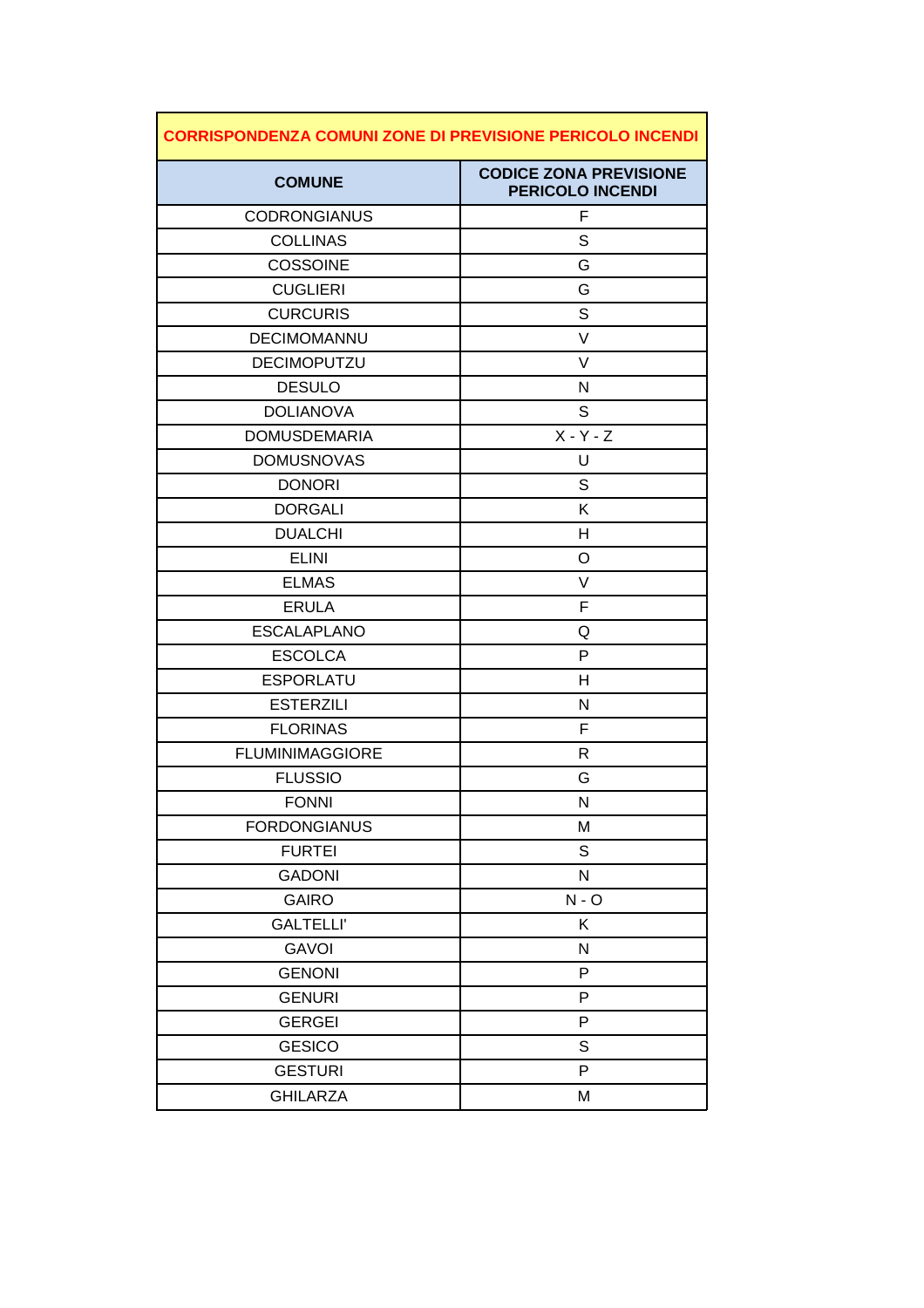| <b>CORRISPONDENZA COMUNI ZONE DI PREVISIONE PERICOLO INCENDI</b> |                                                          |
|------------------------------------------------------------------|----------------------------------------------------------|
| <b>COMUNE</b>                                                    | <b>CODICE ZONA PREVISIONE</b><br><b>PERICOLO INCENDI</b> |
| <b>GIAVE</b>                                                     | G                                                        |
| <b>GIBA</b>                                                      | X                                                        |
| <b>GIRASOLE</b>                                                  | O                                                        |
| <b>GOLFO ARANCI</b>                                              | D                                                        |
| <b>GONI</b>                                                      | Q                                                        |
| <b>GONNESA</b>                                                   | X                                                        |
| <b>GONNOSCODINA</b>                                              | S                                                        |
| <b>GONNOSFANADIGA</b>                                            | R                                                        |
| GONNOSNO'                                                        | P                                                        |
| <b>GONNOSTRAMATZA</b>                                            | S                                                        |
| <b>GUAMAGGIORE</b>                                               | S                                                        |
| <b>GUASILA</b>                                                   | S                                                        |
| <b>GUSPINI</b>                                                   | R                                                        |
| <b>IGLESIAS</b>                                                  | $R - U$                                                  |
| <b>ILBONO</b>                                                    | O                                                        |
| <b>ILLORAI</b>                                                   | H                                                        |
| <b>IRGOLI</b>                                                    | Κ                                                        |
| <b>ISILI</b>                                                     | P                                                        |
| <b>ITTIREDDU</b>                                                 | н                                                        |
| <b>ITTIRI</b>                                                    | F                                                        |
| <b>JERZU</b>                                                     | O                                                        |
| LA MADDALENA                                                     | C                                                        |
| <b>LACONI</b>                                                    | M                                                        |
| LAERRU                                                           | F                                                        |
| LANUSEI                                                          | O                                                        |
| <b>LAS PLASSAS</b>                                               | S                                                        |
| LEI                                                              | Н                                                        |
| <b>LOCERI</b>                                                    | O                                                        |
| <b>LOCULI</b>                                                    | Κ                                                        |
| LODE'                                                            | T                                                        |
| <b>LODINE</b>                                                    | N                                                        |
| LOIRI PORTO SAN PAOLO                                            | D                                                        |
| <b>LOTZORAI</b>                                                  | O                                                        |
| <b>LULA</b>                                                      | L                                                        |
| <b>LUNAMATRONA</b>                                               | S                                                        |
| LUOGOSANTO                                                       | C                                                        |
| <b>LURAS</b>                                                     | E                                                        |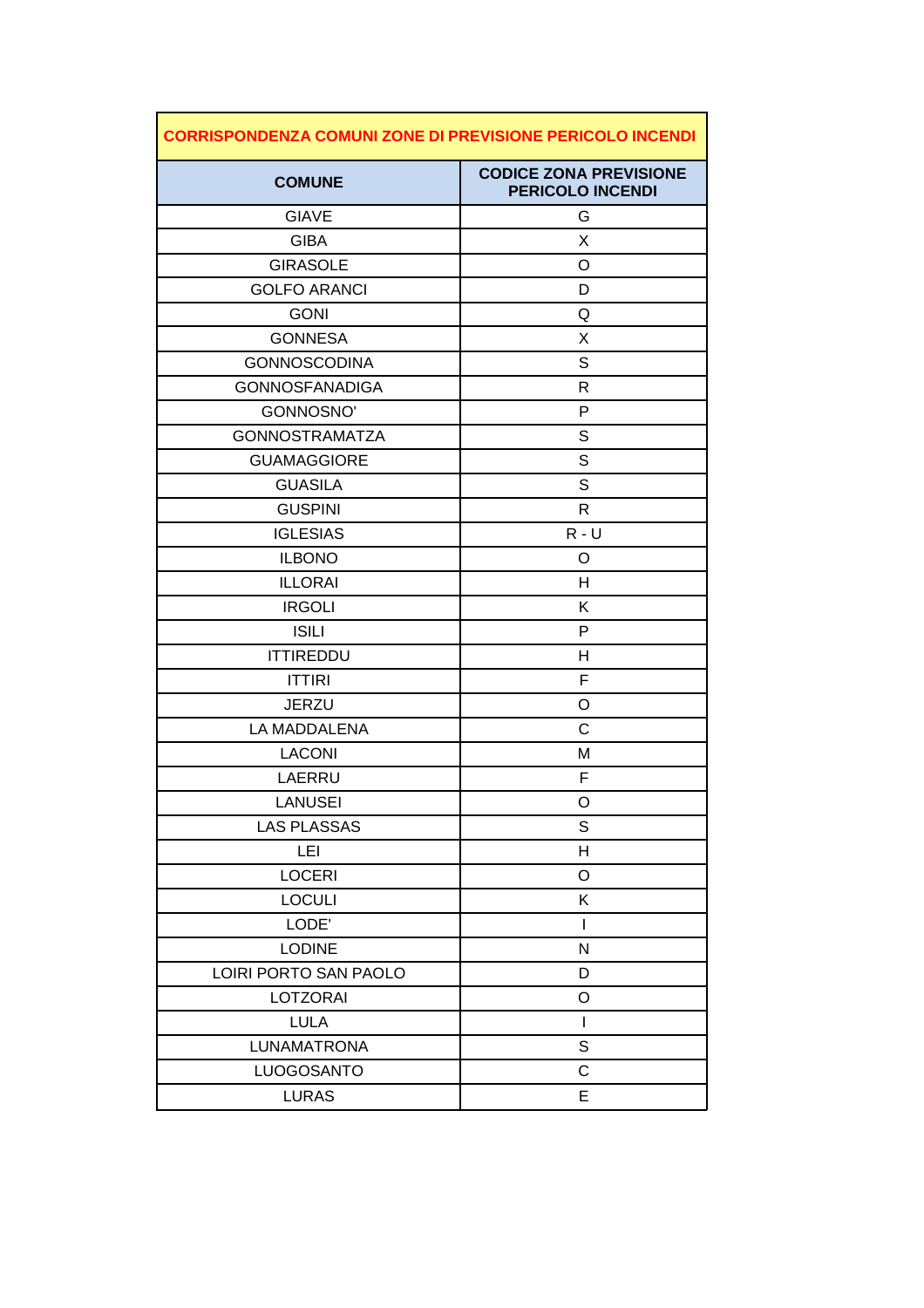| <b>CORRISPONDENZA COMUNI ZONE DI PREVISIONE PERICOLO INCENDI</b> |                                                          |
|------------------------------------------------------------------|----------------------------------------------------------|
| <b>COMUNE</b>                                                    | <b>CODICE ZONA PREVISIONE</b><br><b>PERICOLO INCENDI</b> |
| <b>MACOMER</b>                                                   | Н                                                        |
| <b>MAGOMADAS</b>                                                 | G                                                        |
| <b>MAMOIADA</b>                                                  | N                                                        |
| <b>MANDAS</b>                                                    | Q                                                        |
| <b>MARA</b>                                                      | G                                                        |
| <b>MARACALAGONIS</b>                                             | W                                                        |
| <b>MARRUBIU</b>                                                  | L                                                        |
| <b>MARTIS</b>                                                    | F                                                        |
| <b>MASAINAS</b>                                                  | X                                                        |
| <b>MASULLAS</b>                                                  | S                                                        |
| <b>MEANA SARDO</b>                                               | М                                                        |
| <b>MILIS</b>                                                     | L                                                        |
| <b>MODOLO</b>                                                    | G                                                        |
| <b>MOGORELLA</b>                                                 | P                                                        |
| <b>MOGORO</b>                                                    | S                                                        |
| <b>MONASTIR</b>                                                  | V                                                        |
| <b>MONSERRATO</b>                                                | V                                                        |
| MONTELEONE ROCCA DORIA                                           | G                                                        |
| <b>MONTI</b>                                                     | E                                                        |
| <b>MONTRESTA</b>                                                 | G                                                        |
| <b>MORES</b>                                                     | Н                                                        |
| <b>MORGONGIORI</b>                                               | P                                                        |
| <b>MURAVERA</b>                                                  | т                                                        |
| <b>MUROS</b>                                                     | F                                                        |
| <b>MUSEI</b>                                                     | U                                                        |
| <b>NARBOLIA</b>                                                  | L                                                        |
| <b>NARCAO</b>                                                    | X                                                        |
| <b>NEONELI</b>                                                   | M                                                        |
| <b>NORAGUGUME</b>                                                | Н                                                        |
| <b>NORBELLO</b>                                                  | M                                                        |
| NUGHEDU SAN NICOLO'                                              | H                                                        |
| NUGHEDU SANTA VITTORIA                                           | M                                                        |
| <b>NULE</b>                                                      | H                                                        |
| <b>NULVI</b>                                                     | F                                                        |
| <b>NUORO</b>                                                     | Н                                                        |
| <b>NURACHI</b>                                                   | L                                                        |
| <b>NURAGUS</b>                                                   | P                                                        |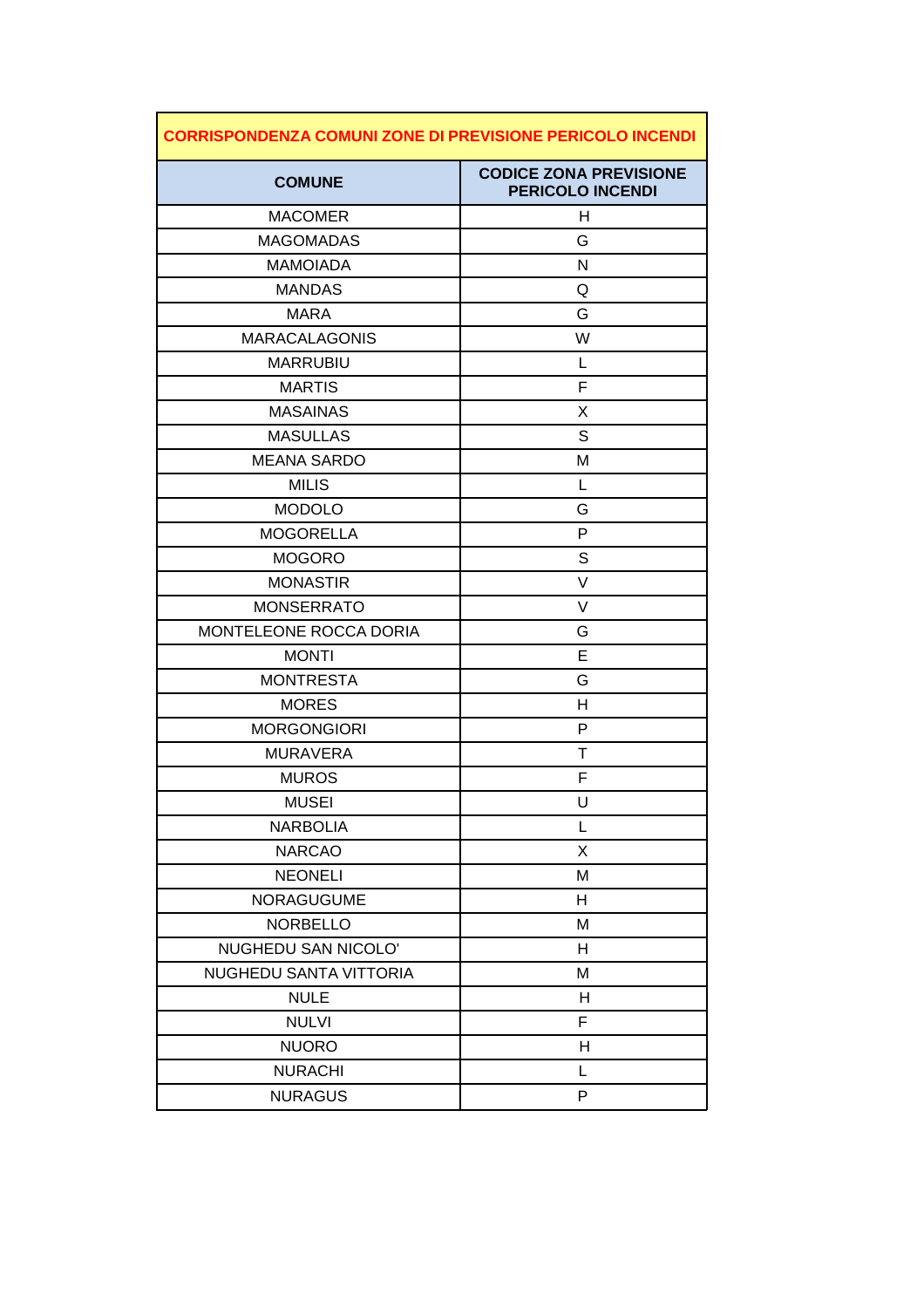| <b>CORRISPONDENZA COMUNI ZONE DI PREVISIONE PERICOLO INCENDI</b> |                                                          |
|------------------------------------------------------------------|----------------------------------------------------------|
| <b>COMUNE</b>                                                    | <b>CODICE ZONA PREVISIONE</b><br><b>PERICOLO INCENDI</b> |
| <b>NURALLAO</b>                                                  | P                                                        |
| <b>NURAMINIS</b>                                                 | S                                                        |
| <b>NURECI</b>                                                    | P                                                        |
| <b>NURRI</b>                                                     | Q                                                        |
| <b>NUXIS</b>                                                     | $X - Y$                                                  |
| <b>OLBIA</b>                                                     | D                                                        |
| <b>OLIENA</b>                                                    | Κ                                                        |
| <b>OLLASTRA</b>                                                  | L                                                        |
| <b>OLLOLAI</b>                                                   | N                                                        |
| <b>OLMEDO</b>                                                    | A                                                        |
| <b>OLZAI</b>                                                     | н                                                        |
| <b>ONANI'</b>                                                    | $\mathbf{I}$                                             |
| <b>ONIFAI</b>                                                    | Κ                                                        |
| <b>ONIFERI</b>                                                   | Н                                                        |
| <b>ORANI</b>                                                     | н                                                        |
| <b>ORGOSOLO</b>                                                  | N                                                        |
| <b>ORISTANO</b>                                                  | L                                                        |
| <b>OROSEI</b>                                                    | K                                                        |
| <b>OROTELLI</b>                                                  | Н                                                        |
| <b>ORROLI</b>                                                    | Q                                                        |
| <b>ORTACESUS</b>                                                 | S                                                        |
| <b>ORTUERI</b>                                                   | Μ                                                        |
| <b>ORUNE</b>                                                     | н                                                        |
| <b>OSCHIRI</b>                                                   | H                                                        |
| <b>OSIDDA</b>                                                    | H                                                        |
| <b>OSILO</b>                                                     | F                                                        |
| <b>OSINI</b>                                                     | $N - O$                                                  |
| OSSI                                                             | F                                                        |
| <b>OTTANA</b>                                                    | Н                                                        |
| <b>OVODDA</b>                                                    | ${\sf N}$                                                |
| <b>OZIERI</b>                                                    | Н                                                        |
| <b>PABILLONIS</b>                                                | $\mathbb S$                                              |
| <b>PADRIA</b>                                                    | G                                                        |
| PADRU                                                            | D                                                        |
| <b>PALAU</b>                                                     | $\mathsf C$                                              |
| PALMAS ARBOREA                                                   | L                                                        |
| <b>PATTADA</b>                                                   | Н                                                        |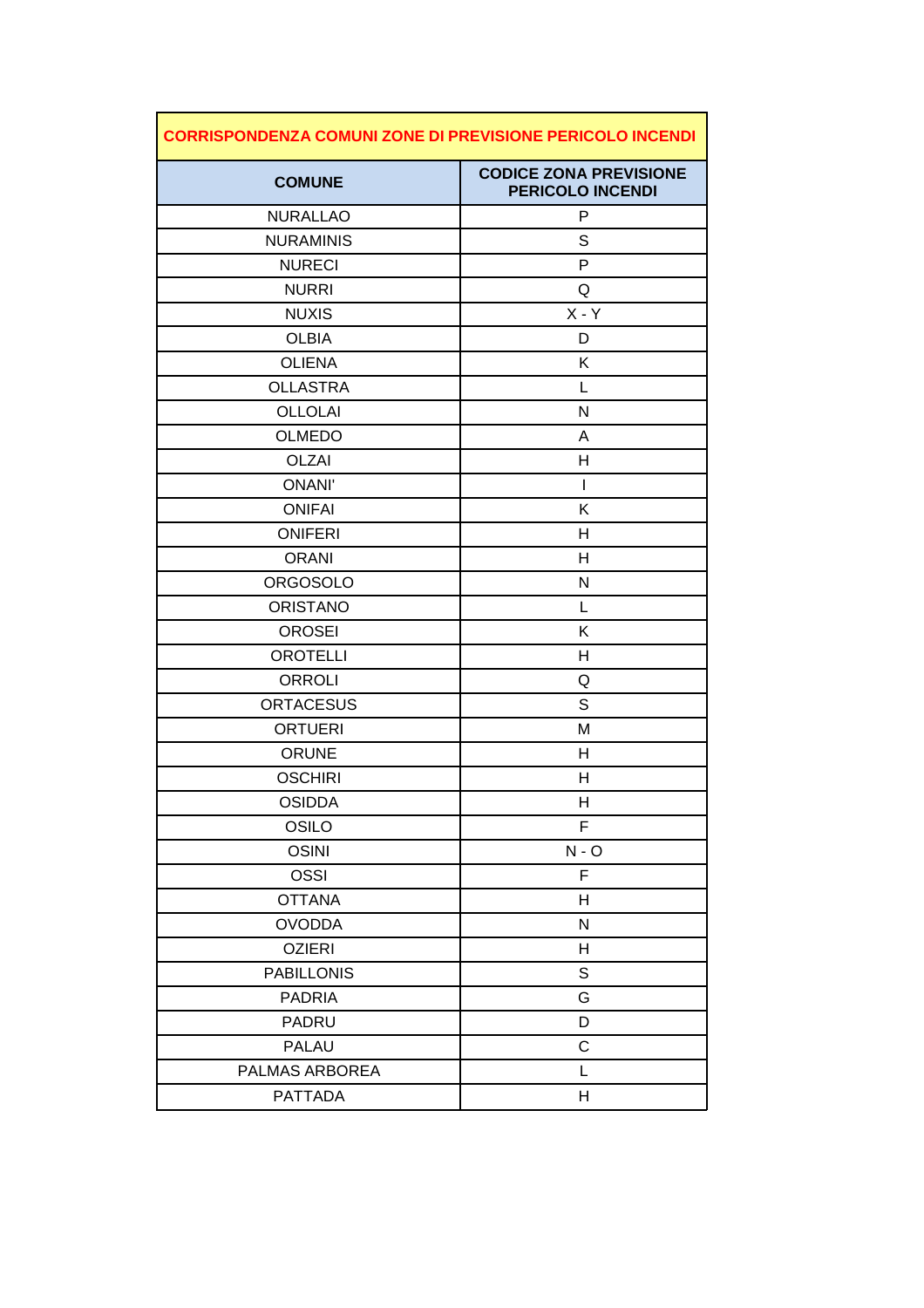| <b>CORRISPONDENZA COMUNI ZONE DI PREVISIONE PERICOLO INCENDI</b> |                                                          |
|------------------------------------------------------------------|----------------------------------------------------------|
| <b>COMUNE</b>                                                    | <b>CODICE ZONA PREVISIONE</b><br><b>PERICOLO INCENDI</b> |
| PAU                                                              | P                                                        |
| PAULI ARBAREI                                                    | S                                                        |
| <b>PAULILATINO</b>                                               | Μ                                                        |
| PERDASDEFOGU                                                     | Q                                                        |
| <b>PERDAXIUS</b>                                                 | X                                                        |
| <b>PERFUGAS</b>                                                  | F                                                        |
| <b>PIMENTEL</b>                                                  | S                                                        |
| <b>PISCINAS</b>                                                  | X                                                        |
| <b>PLOAGHE</b>                                                   | F                                                        |
| <b>POMPU</b>                                                     | S                                                        |
| <b>PORTOSCUSO</b>                                                | Χ                                                        |
| <b>PORTOTORRES</b>                                               | A                                                        |
| <b>POSADA</b>                                                    | D                                                        |
| <b>POZZOMAGGIORE</b>                                             | G                                                        |
| <b>PULA</b>                                                      | $Y - Z$                                                  |
| <b>PUTIFIGARI</b>                                                | A                                                        |
| <b>QUARTU SANT'ELENA</b>                                         | W                                                        |
| <b>QUARTUCCIU</b>                                                | W                                                        |
| RIOLA SARDO                                                      | L                                                        |
| <b>ROMANA</b>                                                    | G                                                        |
| <b>RUINAS</b>                                                    | P                                                        |
| <b>SADALI</b>                                                    | N                                                        |
| <b>SAGAMA</b>                                                    | G                                                        |
| <b>SAMASSI</b>                                                   | S                                                        |
| SAMATZAI                                                         | S                                                        |
| <b>SAMUGHEO</b>                                                  | М                                                        |
| <b>SAN BASILIO</b>                                               | S                                                        |
| <b>SAN GAVINO MONREALE</b>                                       | S                                                        |
| <b>SAN GIOVANNI SUERGIU</b>                                      | X                                                        |
| SAN NICOLO' D'ARCIDANO                                           | S                                                        |
| <b>SAN NICOLO' GERREI</b>                                        | Q                                                        |
| <b>SAN SPERATE</b>                                               | V                                                        |
| <b>SAN TEODORO</b>                                               | D                                                        |
| <b>SAN VERO MILIS</b>                                            | L                                                        |
| <b>SAN VITO</b>                                                  | Τ                                                        |
| <b>SANLURI</b>                                                   | S                                                        |
| <b>SANT'ANDREA FRIUS</b>                                         | S                                                        |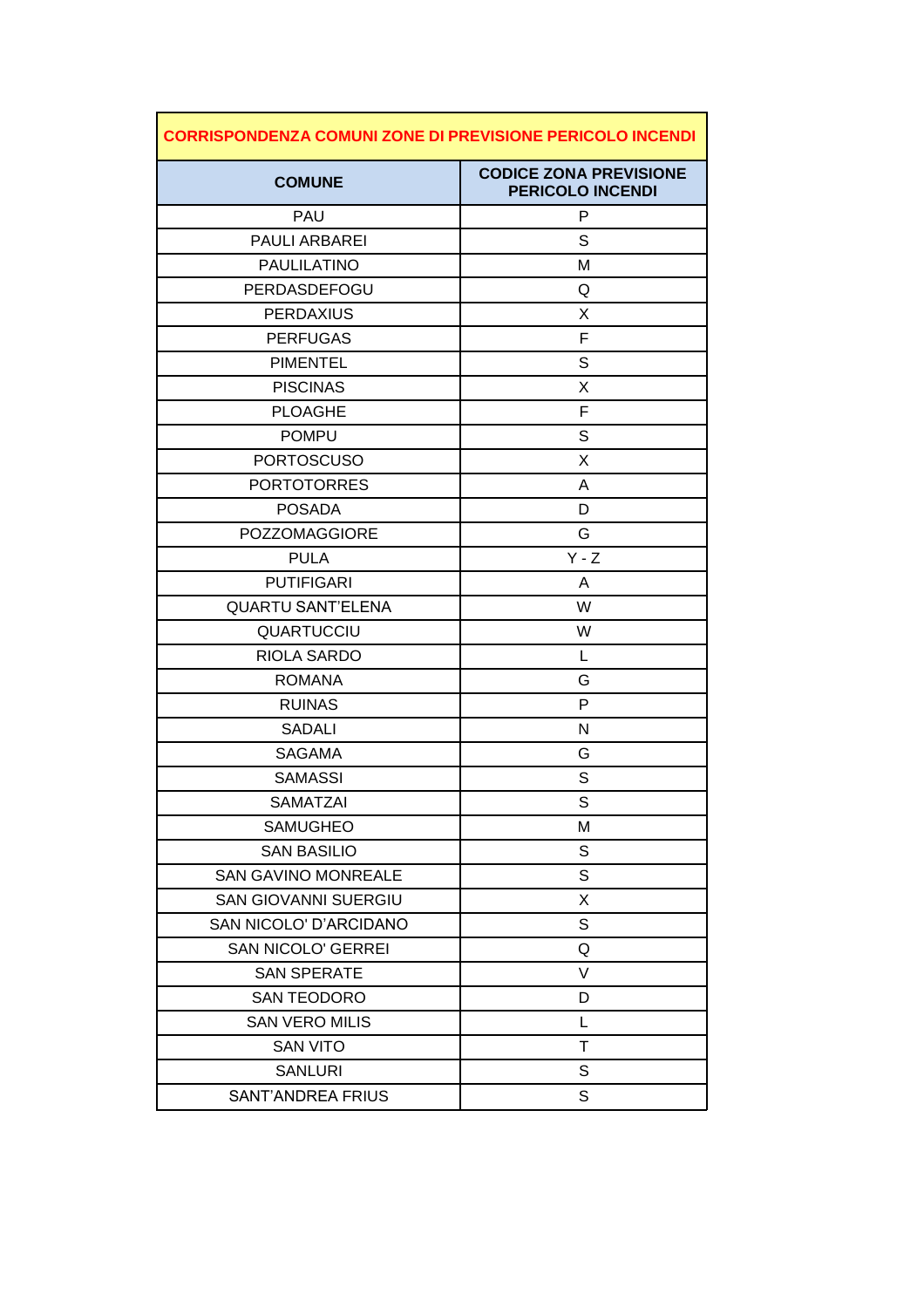| <b>CORRISPONDENZA COMUNI ZONE DI PREVISIONE PERICOLO INCENDI</b> |                                                          |
|------------------------------------------------------------------|----------------------------------------------------------|
| <b>COMUNE</b>                                                    | <b>CODICE ZONA PREVISIONE</b><br><b>PERICOLO INCENDI</b> |
| SANT'ANNA ARRESI                                                 | X                                                        |
| SANT'ANTIOCO                                                     | X                                                        |
| SANT'ANTONIO DI GALLURA                                          | Е                                                        |
| <b>SANTA GIUSTA</b>                                              | L                                                        |
| <b>SANTA MARIA COGHINAS</b>                                      | B                                                        |
| SANTA TERESA DI GALLURA                                          | C                                                        |
| <b>SANTADI</b>                                                   | $X - Y$                                                  |
| <b>SANTU LUSSURGIU</b>                                           | Μ                                                        |
| <b>SARDARA</b>                                                   | S                                                        |
| <b>SARROCH</b>                                                   | $Y - Z$                                                  |
| <b>SARULE</b>                                                    | H                                                        |
| <b>SASSARI</b>                                                   | A                                                        |
| <b>SCANO DI MONTIFERRO</b>                                       | G                                                        |
| <b>SEDILO</b>                                                    | H                                                        |
| <b>SEDINI</b>                                                    | B                                                        |
| <b>SEGARIU</b>                                                   | S                                                        |
| <b>SELARGIUS</b>                                                 | V                                                        |
| <b>SELEGAS</b>                                                   | S                                                        |
| <b>SEMESTENE</b>                                                 | G                                                        |
| <b>SENEGHE</b>                                                   | Μ                                                        |
| <b>SENIS</b>                                                     | P                                                        |
| <b>SENNARIOLO</b>                                                | G                                                        |
| <b>SENNORI</b>                                                   | A                                                        |
| <b>SENORBI'</b>                                                  | S                                                        |
| <b>SERDIANA</b>                                                  | S                                                        |
| <b>SERRAMANNA</b>                                                | V                                                        |
| <b>SERRENTI</b>                                                  | S                                                        |
| <b>SERRI</b>                                                     | P                                                        |
| <b>SESTU</b>                                                     | V                                                        |
| SETTIMO SAN PIETRO                                               | V                                                        |
| <b>SETZU</b>                                                     | P                                                        |
| <b>SEUI</b>                                                      | N                                                        |
| <b>SEULO</b>                                                     | ${\sf N}$                                                |
| <b>SIAMAGGIORE</b>                                               | L                                                        |
| <b>SIAMANNA</b>                                                  | P                                                        |
| <b>SIAPICCIA</b>                                                 | P                                                        |
| <b>SIDDI</b>                                                     | S                                                        |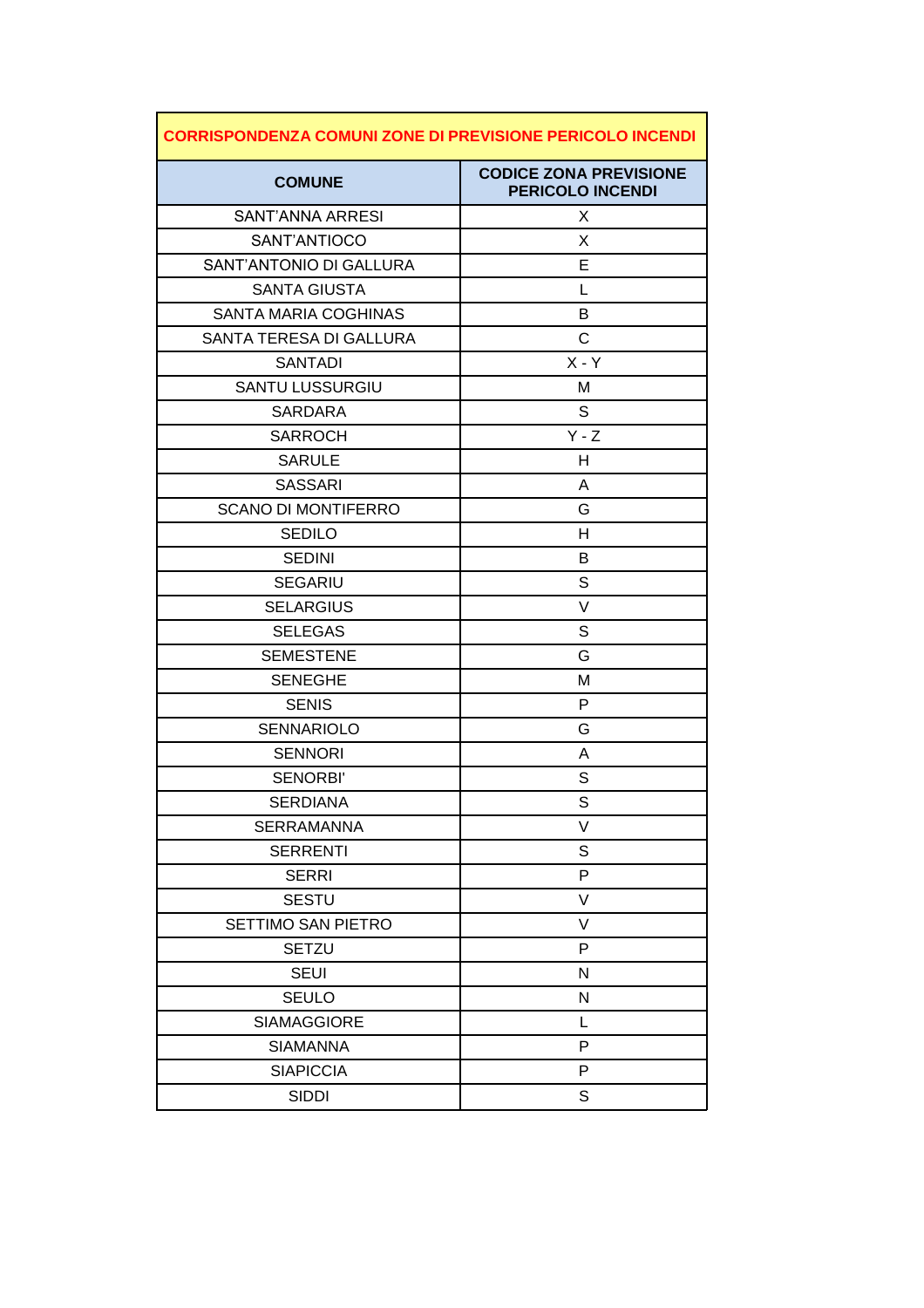| <b>CORRISPONDENZA COMUNI ZONE DI PREVISIONE PERICOLO INCENDI</b> |                                                          |
|------------------------------------------------------------------|----------------------------------------------------------|
| <b>COMUNE</b>                                                    | <b>CODICE ZONA PREVISIONE</b><br><b>PERICOLO INCENDI</b> |
| <b>SILANUS</b>                                                   | H                                                        |
| <b>SILIGO</b>                                                    | F                                                        |
| <b>SILIQUA</b>                                                   | $U - Y$                                                  |
| <b>SILIUS</b>                                                    | Q                                                        |
| <b>SIMALA</b>                                                    | S                                                        |
| <b>SIMAXIS</b>                                                   | L                                                        |
| <b>SINDIA</b>                                                    | G                                                        |
| <b>SINI</b>                                                      | P                                                        |
| <b>SINISCOLA</b>                                                 | Κ                                                        |
| <b>SINNAI</b>                                                    | $T - W$                                                  |
| <b>SIRIS</b>                                                     | S                                                        |
| <b>SIURGUS DONIGALA</b>                                          | Q                                                        |
| SODDI'                                                           | M                                                        |
| <b>SOLARUSSA</b>                                                 | L                                                        |
| <b>SOLEMINIS</b>                                                 | S                                                        |
| <b>SORGONO</b>                                                   | Μ                                                        |
| <b>SORRADILE</b>                                                 | Μ                                                        |
| <b>SORSO</b>                                                     | A                                                        |
| <b>STINTINO</b>                                                  | A                                                        |
| <b>SUELLI</b>                                                    | S                                                        |
| <b>SUNI</b>                                                      | G                                                        |
| <b>TADASUNI</b>                                                  | Μ                                                        |
| <b>TALANA</b>                                                    | $N - O$                                                  |
| <b>TELTI</b>                                                     | Е                                                        |
| <b>TEMPIO PAUSANIA</b>                                           | $C - E$                                                  |
| <b>TERGU</b>                                                     | B                                                        |
| <b>TERRALBA</b>                                                  | L                                                        |
| <b>TERTENIA</b>                                                  | O                                                        |
| <b>TETI</b>                                                      | M                                                        |
| <b>TEULADA</b>                                                   | $X - Y$                                                  |
| <b>THIESI</b>                                                    | F                                                        |
| <b>TIANA</b>                                                     | N                                                        |
| <b>TINNURA</b>                                                   | G                                                        |
| <b>TISSI</b>                                                     | A                                                        |
| <b>TONARA</b>                                                    | ${\sf N}$                                                |
| <b>TORPE'</b>                                                    | D                                                        |
| <b>TORRALBA</b>                                                  | Н                                                        |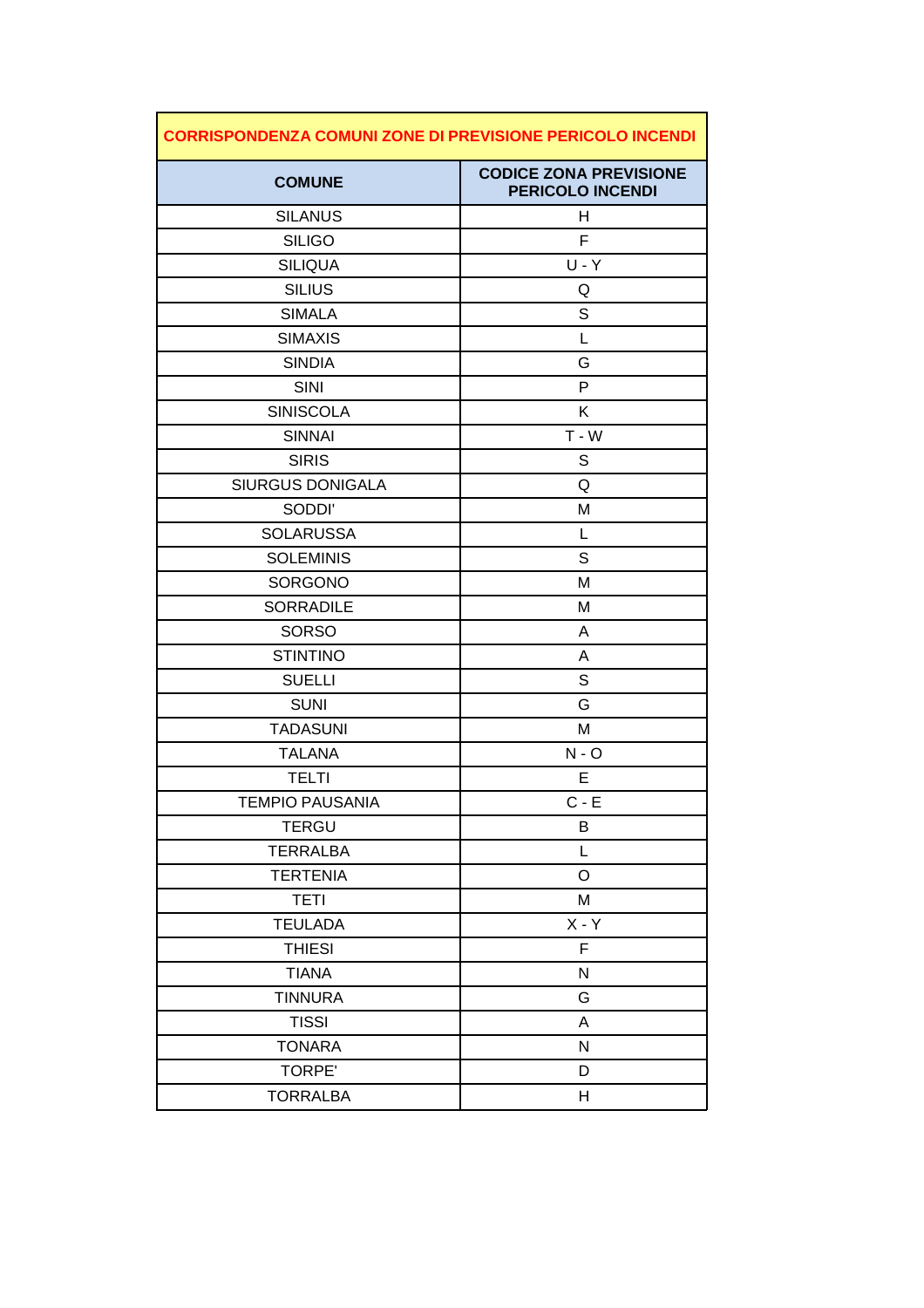| <b>CORRISPONDENZA COMUNI ZONE DI PREVISIONE PERICOLO INCENDI</b> |                                                          |
|------------------------------------------------------------------|----------------------------------------------------------|
| <b>COMUNE</b>                                                    | <b>CODICE ZONA PREVISIONE</b><br><b>PERICOLO INCENDI</b> |
| <b>TORTOLI'</b>                                                  | O                                                        |
| <b>TRAMATZA</b>                                                  | L                                                        |
| <b>TRATALIAS</b>                                                 | X                                                        |
| <b>TRESNURAGHES</b>                                              | G                                                        |
| <b>TRIEI</b>                                                     | O                                                        |
| TRINITA' D'AGULTU E VIGNOLA                                      | C                                                        |
| <b>TUILI</b>                                                     | P                                                        |
| <b>TULA</b>                                                      | н                                                        |
| <b>TURRI</b>                                                     | S                                                        |
| <b>ULA TIRSO</b>                                                 | M                                                        |
| <b>ULASSAI</b>                                                   | $N - O$                                                  |
| <b>URAS</b>                                                      | S                                                        |
| URI                                                              | A                                                        |
| <b>URZULEI</b>                                                   | N                                                        |
| <b>USELLUS</b>                                                   | P                                                        |
| <b>USINI</b>                                                     | A                                                        |
| <b>USSANA</b>                                                    | S                                                        |
| <b>USSARAMANNA</b>                                               | S                                                        |
| <b>USSASSAI</b>                                                  | $\mathsf{N}$                                             |
| <b>UTA</b>                                                       | $V - Y$                                                  |
| VALLEDORIA                                                       | B                                                        |
| <b>VALLERMOSA</b>                                                | U                                                        |
| <b>VIDDALBA</b>                                                  | В                                                        |
| <b>VILLA SAN PIETRO</b>                                          | $Y - Z$                                                  |
| <b>VILLA SANT'ANTONIO</b>                                        | Ρ                                                        |
| <b>VILLACIDRO</b>                                                | $U - V$                                                  |
| <b>VILLAGRANDE STRISAILI</b>                                     | $N - O$                                                  |
| <b>VILLAMAR</b>                                                  | S                                                        |
| <b>VILLAMASSARGIA</b>                                            | U                                                        |
| <b>VILLANOVA MONTELEONE</b>                                      | G                                                        |
| VILLANOVA TRUSCHEDU                                              | L                                                        |
| <b>VILLANOVAFORRU</b>                                            | S                                                        |
| <b>VILLANOVAFRANCA</b>                                           | S                                                        |
| VILLANOVATULO                                                    | N                                                        |
| <b>VILLAPERUCCIO</b>                                             | X                                                        |
| <b>VILLAPUTZU</b>                                                | Τ                                                        |
| <b>VILLASALTO</b>                                                | Q                                                        |